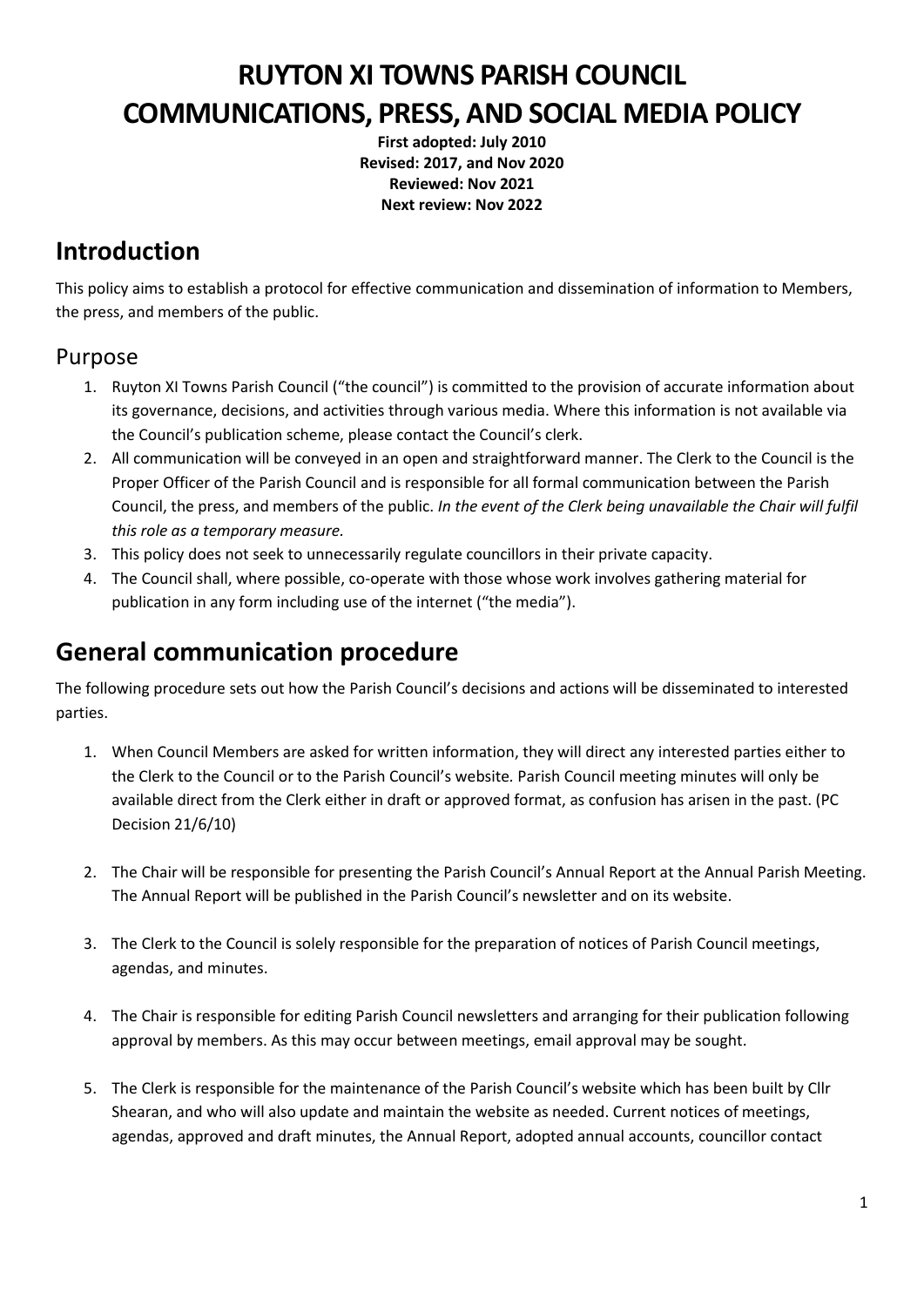details, and newsletters will be available through the website, along with other relevant information including that required by the Transparency Code.

- 6. All correspondence addressed to the Parish Council will be actioned by the Clerk. Information that needs to be considered by the Parish Council will be placed on the first agenda after its receipt, or if an urgent response is required, the Council shall follow the approved Scheme of Delegation.
- 7. Requests for information from members of the public will be dealt with according to the terms of the Freedom of Information Act 2000 and the Council's adopted Publication Scheme.
- 8. Agendas for Parish Council meetings will be accompanied with sufficient reports and information to enable Members to make an informed decision. Meeting papers supporting agenda items, e.g. Councillor reports, Clerk's report, finance and budget reports, etc., will be in writing and where possible issued at least 3 clear days prior to the meeting by email.
- 9. Agendas will be issued by email so that they are received by Members at least 3 clear days before all meetings of the council. Similarly, posters of meetings will be emailed to councillors by the Clerk and printed and displayed on council notice boards at least 3 clear days before all meetings.
- 10. Suitable member allowances (as agreed by council) for use of personal resources e.g. paper and printer ink will be reimbursed. A record of this will be maintained by the Clerk.
- 11. Other relevant information will be emailed to members in between meetings, as determined by the Clerk.
- 12. Contact details for all parish councillors and the Clerk together with meeting dates will be displayed on all parish notice boards.

# **Press Policy**

The Parish Council is keen to develop a good rapport and work proactively with the media, whilst ensuring that confidentiality and consent are maintained at all times. The policy below will explain how the Council may work with the media to meet Council objectives (see "Purpose", above) in accordance with the legal requirements and restrictions that may apply.

#### Legal requirements and restrictions

- 1. This policy is subject to the Council's obligations which are set out in the Public Bodies (Admission to Meetings) Act 1960, the Local Government Act 1972, the Local Government Act 1986, the Freedom of Information Act 2000, the Data Protection Act 2018, the General Data Protection Regulations 2018, other legislation which may apply, and the Council's Standing Orders and Financial Regulations. The Council's Financial Regulations and relevant Standing Orders referenced in this policy are available via the Council's publication scheme.
- 2. The Council cannot disclose confidential information or disclose information which is prohibited by law. The Council cannot disclose information if this is prohibited under the terms of a court order, by legislation, the Council's Standing Orders, under contract or by common law. Councillors are subject to additional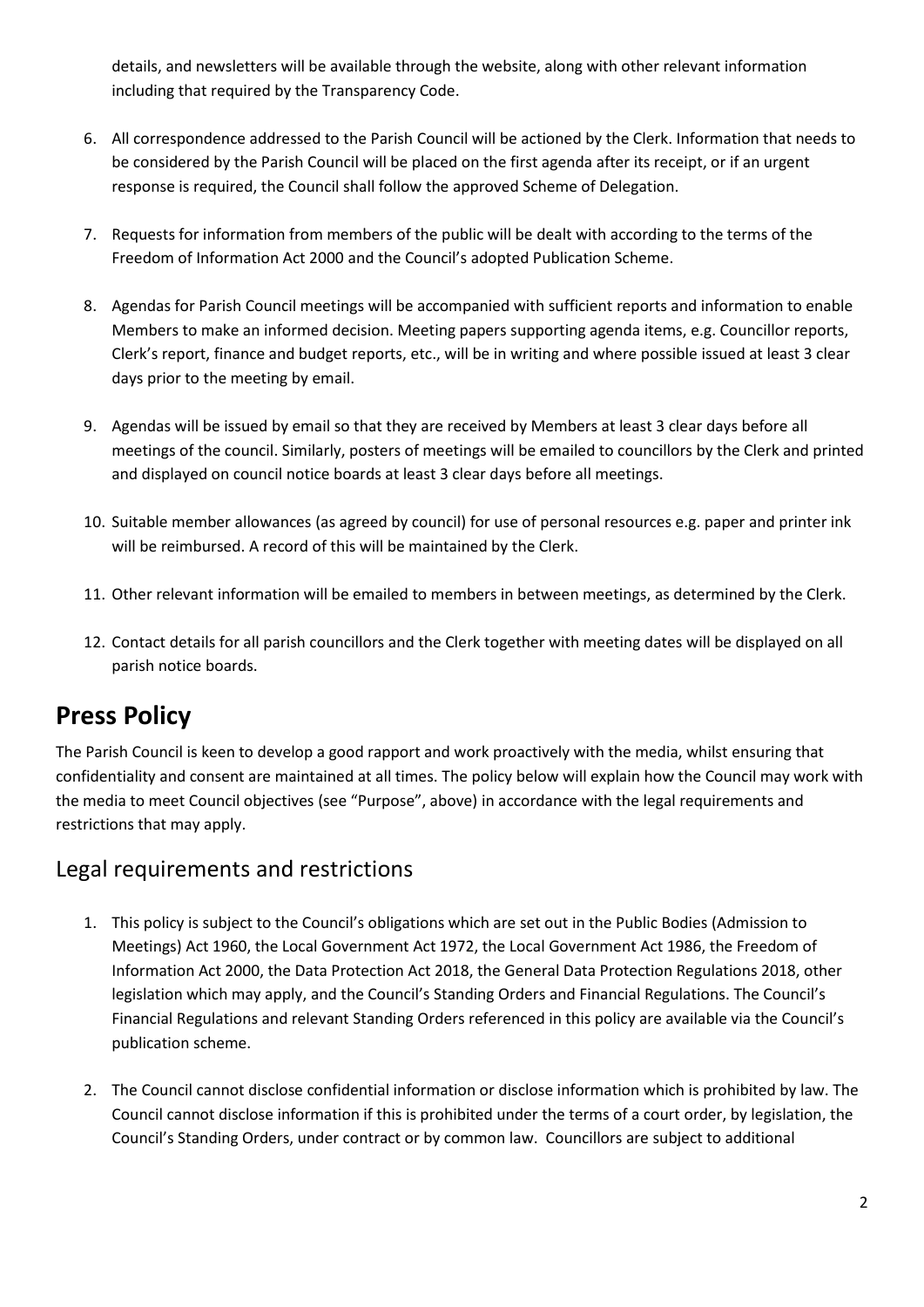restrictions about the disclosure of confidential information which arise from the Code of Conduct adopted by the Council, a copy of which is available via the Council's publication scheme.

## Procedure for working with the media

This policy outlines the procedures and arrangements for working with the media (including the press) and what Councillors or the Clerk should do if approached by the media, or if they are involved in a situation that will attract media attention. The policy also covers the Parish Council's use of any Social Media platforms.

- 1. On receipt of a request from the press or other media for a statement, the person receiving the request (clerk or any councillor) will advise the body making the request that a statement will be considered and issued shortly.
- 2. On receipt of a request the journalist or other caller should be asked to make clear who they are working for or what is the exact nature of their enquiry. Further, they should be asked where any information they elicit will be published.
- 3. The Council is under no obligation to provide a statement.
- 4. Only the Clerk and/or the Chair shall provide the press with a verbal or written statement ideally this statement would be after liaison with each other as a minimum and may involve input from other Councillors too.
- 5. The exception to (4.) above would be if the Chairman or the Parish Council at a Parish Council meeting had delegated a specific parish cllr(s) to make the response on behalf of the Council.
- 6. Under no circumstances must anything of a confidential nature be disclosed to the press or other media.
- 7. The response to the press or other media should be the view of the Parish Council as a whole, not the view of an individual Cllr or the Clerk. However, an individual may give a direct quote as long as they attribute that quote to their name and make it clear that is their view and not that of the Parish Council.
- 8. No response should be made that is in any way damaging to the interests or reputation of the Parish Council.
- 9. The Parish Council acknowledges the right of the media to obtain information from the Parish Council under the Freedom of Information Act. The Council will respond to such requests in accordance with the Act as laid out in Ruyton XI Town Parish Council's Freedom of Information policy.

The Council will not release information that is exempted. Exemptions will be:

- (a) Personal data (see paragraph 10 below)
- (b) Confidential matters
- (c) Information likely to endanger the health or safety of a Cllr or Clerk or any other individual.
- 10. Data protection The council recognises that personal data (including photographs relating to a Cllr or Clerk) are protected under the Data Protection Act 2018 and this personal data will not be disclosed to the media without the consent of the person concerned.
- 11. If a request for information involves a conflict of interest for a Cllr or the Clerk, the Cllr or Clerk must declare his or her interest and avoid involvement with the matter.
- 12. This Policy will be reviewed at least annually by Full Council.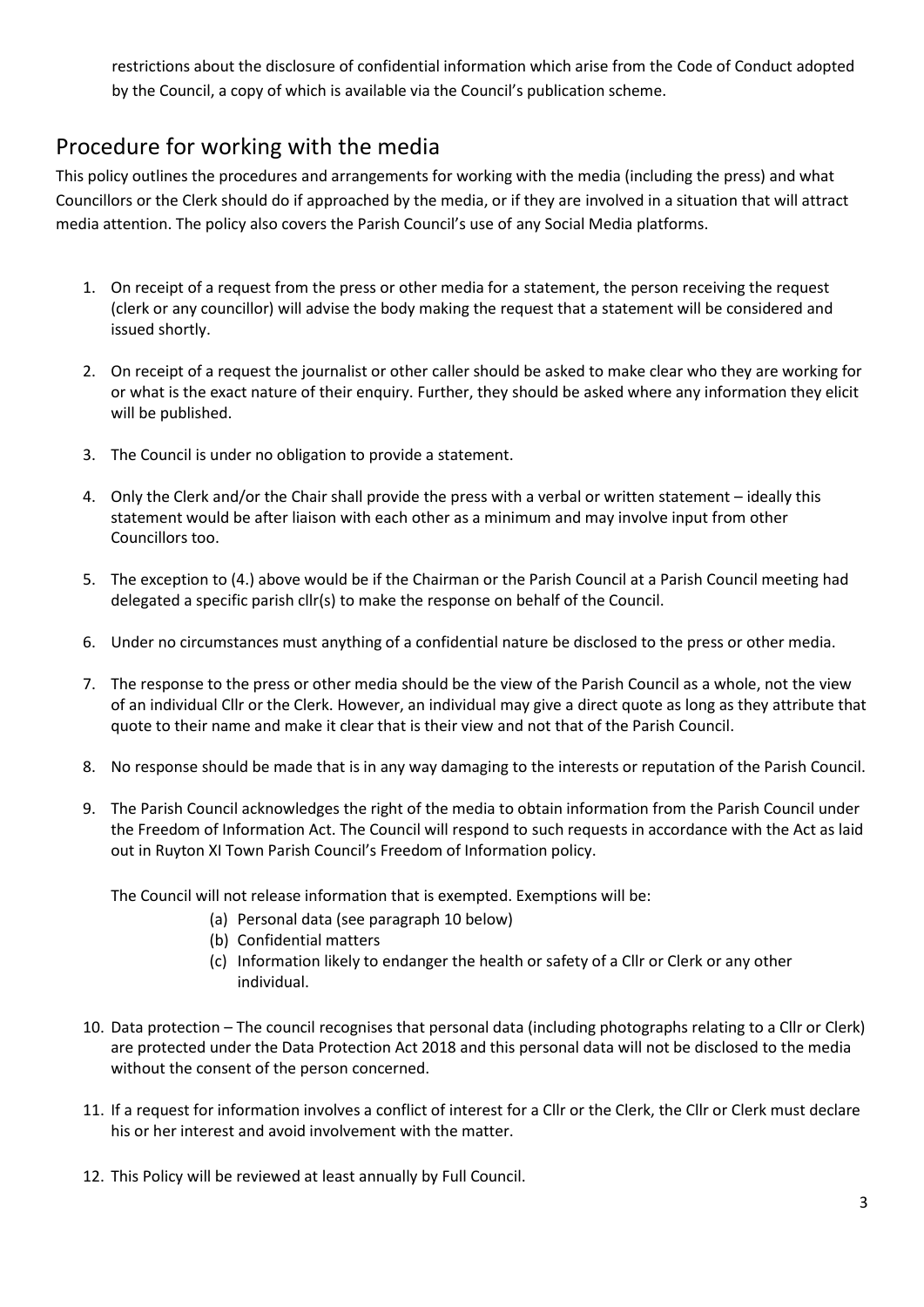13. The Clerk should keep a record of all communications with the Press or other media.

### Meetings

- 1. A meeting of the Council and its committees is open to the public unless the meeting resolves to exclude them because their presence at the meeting is prejudicial to the public interest due to the confidential nature of the business, or other special reason(s) stated in the resolution. In accordance with the Council's Standing Orders, persons may be required to leave a meeting of the Council and its committees, if their disorderly behaviour obstructs the business of the meeting.
- 2. Where a meeting of the Council and its committees include an opportunity for public participation, the media may speak and ask questions. Public participation is regulated by the Council's Standing Orders.
- 3. The photographing, recording, filming or other reporting of a meeting of the Council and its committees (which includes e.g. using a mobile phone or tablet, recording for a TV/radio broadcast, providing commentary on blogs, web forums, or social networking sites such as Twitter, Facebook and YouTube) which enable a person not at the meeting to see, hear or be given commentary about the meeting is permitted unless (i) the meeting has resolved to hold all or part of the meeting without the public present or (ii) such activities disrupt the proceedings or (iii) the following two paragraphs apply.
- 4. The photographing, recording, filming or other reporting of a child or vulnerable adult at a Council or committee meeting is not permitted unless an adult responsible for them has given permission.
- 5. Oral reporting or commentary about a Council or committee meeting by a person who is present at the meeting is not permitted.
- 6. The Council shall, as far as it is practicable, provide reasonable facilities for anyone taking a report of a Council or committee meeting and for telephoning their report at their own expense.
- 7. The Council's Standing Orders will confirm if attendance by the public, their participation, photographing, recording, filming or other reporting is permitted at a meeting of a sub‐committee.

# **Social Media Policy**

Ruyton XI Towns Parish Council realises that social media and networking websites have become a regular part of everyday life and that many people enjoy membership to sites such as Facebook and Twitter.

# Why might the Parish Council use social media?

The Parish Council's aim is to inform members of the community and the wider local area, through as many communication channels as possible, about what is happening within the Parish and local area and share important news and information. The Parish Council's Community Engagement Policy recognises that different demographics may be reached through careful use of social media.

Any official Parish Council social media channels supplement the information published on their website.

• The Parish Council can remind people of important events and alert followers instantly to breaking news.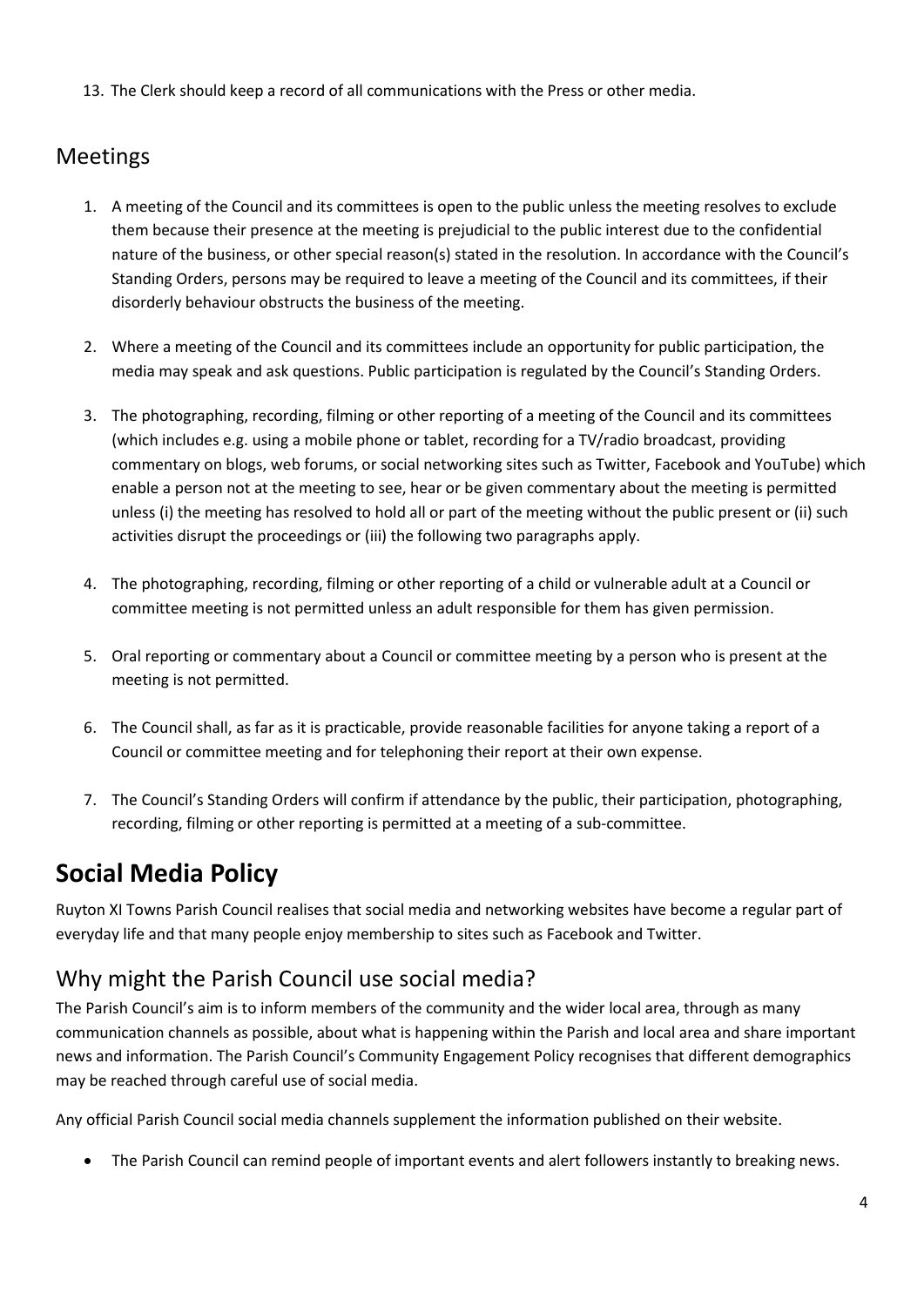- The Parish Council can link to interesting and useful information about the Parish and local area published by other people.
- The Parish Council can better communicate with those using mobile devices.

# Sharing information via other organisations' social media accounts

If the Parish Council does not have any official social media accounts set up, it may ask the admins of local social media accounts e.g. Ruyton XI Towns Newsgroup, to share relevant Parish Council news with their followers. If the clerk and Chairman agree that it is appropriate to share information in this way, the guidelines relating to the use of official accounts (see below) will apply. Following discussion with the Chairman, the clerk shall have delegated authority to prepare content to be shared. In addition to this, any such posts **must**:

a) be preceded by the text: "Shared on behalf of Ruyton XI Towns Parish Council"

b) include the following text: Please note that the Parish Council is not able to monitor or respond to any comments on this post. If you have any comments or require further information, please contact the Parish Council Clerk directly at [email address], or [clerk phone number] (office hours only).

# Use of Official Accounts

Ruyton XI Towns Parish Council may in the future decide to operate its own Facebook account and/or Twitter account for the promotion of activities and events and as a communication and broadcast tool. If it decides to do so, the following policies will apply.

#### **Examples of acceptable corporate content are:**

- Marketing campaigns
- Consultation documents
- News feed & emergency information
- Event listings
- Key dates
- Short debates & quick comments on hot topics and relevant news (discussion board)
- Polls and information gathering
- Useful links

#### **The following outlines the limits of their use:**

- 1. An official account on any social media website may only be set up with consent from the Parish Council.
- 2. Only staff and councillors with delegated authority may use these accounts to post online and access to the account is strictly limited. Any official Parish Council social media accounts will be monitored periodically by the duly authorised councillor or member of staff (see Social Media Moderation Policy below).
- 3. Only authorised councillors or staff are allowed to share links to the Council website, partner websites, 'Useful links' (e.g. local transport sites), links to other social media pages, local media e.g. Shropshire Star, National organisations, etc.
- 4. Only the Parish Clerk and the Councillor responsible for managing official Facebook and/or Twitter have permission to upload photos and videos. The appropriate permissions must be obtained for all imagery.
- 5. All information published on the internet must comply with the Parish Council's Data Protection (privacy) policies.
- 6. Social media accounts will primarily be used to promote 'good news' and information, supplementing content already published on the Parish Council's website.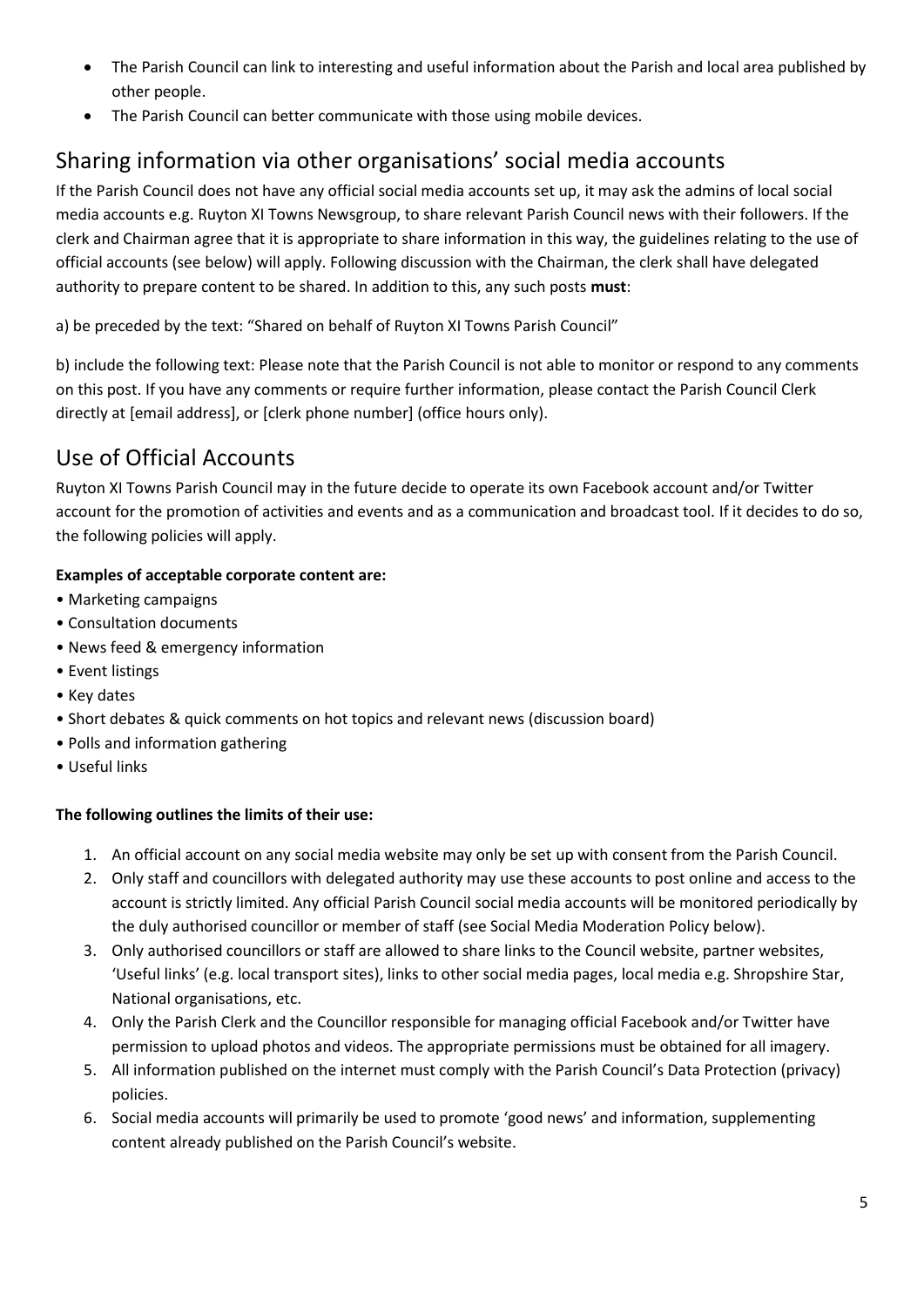- 7. Comments posted on and messages received on the Facebook page are views of individuals and do not represent the views of the Parish Council.
- 8. Anyone who would like to request for something to be posted on the Parish Council's social media platforms should contact the Parish Clerk.
- 9. Any employee, Councillor or member of the public who becomes aware of social networking activity that would be deemed distasteful should make the Parish Clerk aware as soon as possible.
- 10. If the Parish Council follows another Facebook/Twitter account, this does not imply any kind of endorsement.
- 11. The Parish Council will not normally reply to direct messages on Facebook or Twitter (see Direct messages on social media networking platforms below). The Council, therefore, asks that in these instances contact is made with the Parish Council clerk using the contact form on the website, or direct email.
- 12. Any posts on official social media accounts should be:
	- 1. Timely and appropriate
	- 2. Mindful of the audience
	- 3. Accurate without any spelling mistakes or typos
	- 4. Factually correct and without personal opinion
	- 5. Concise and not designed to promote a discussion (with the exception of specific community engagement activity e.g. an opinion poll).
	- 6. In line with data protection

## Social media moderation policy

Any official Parish Council social media pages will be reactively moderated. We cannot accept responsibility for the content of any comment.

We reserve the right to remove comments received on social media sites e.g. Facebook. Twitter, etc that:

- Contain abusive, obscene, indecent, or offensive language, or link to obscene or offensive material
- Contain swear words or other sorts of profanity
- Are completely removed from the topic of conversation or are not relevant to the item posted on the wall
- Contain abusive language towards an individual involved in the thread, other organisations, or the page administrator
- Constitute spam or promote or advertise products, except where it is for an event, publication or similar item that has direct relevance to the subject of discussion. Information about locating and sharing knowledge and expertise is welcomed, but within the specific discussion
- Are designed to cause nuisance to the page administrator or other users

For serious and/or persistent breaches of the moderation policy, we reserve the right to prevent users from posting further comments.

## Personal Accounts on Social Media

Staff must use social networking in a way that does not conflict with the terms of their contract of employment. The absence of, or lack of, explicit reference to a specific website or service does not limit the extent of the application of this policy. Where no policy or guidelines exist, employees should use their professional judgment and take the most prudent action possible. If the Parish Council is referred to in a way that is deemed defamatory or confidential information is disclosed, we reserve the right to report the comment and request that it be removed.